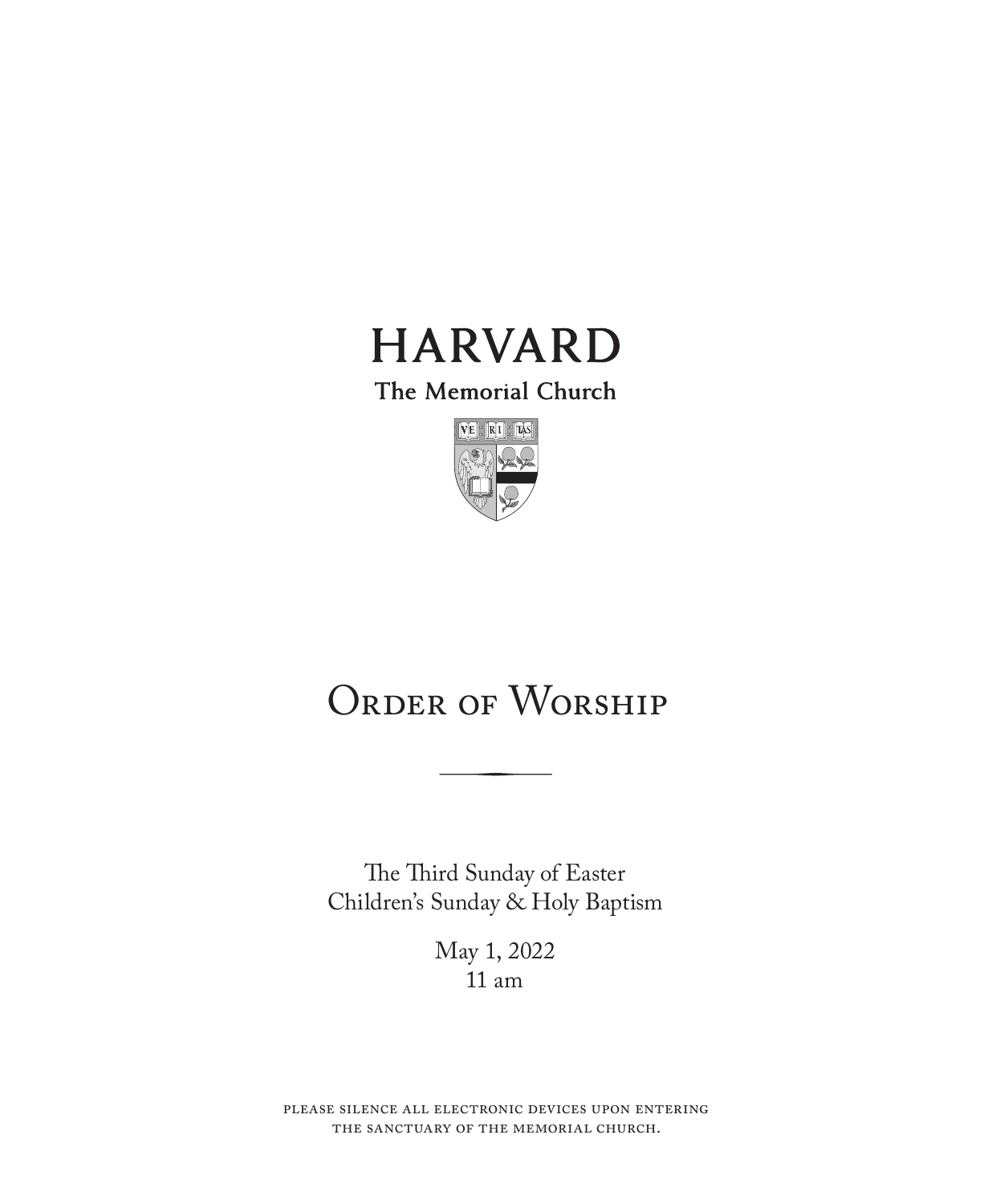## ORDER OF WORSHIP

#### PRELUDE

Joshua Fit the Battle of Jericho (2020) *André J. Thomas (b. 1952)*

arr. Douglas E. Wagner (b. 1952)

#### HYMN IN PROCESSION

No. 1, "All People That on Earth Do Dwell" *Old Hundredth The congregation stands and sings.*

#### CALL TO WORSHIP

| Minister:        | Alleluia! The Lord is risen.                                                                                                                                                                                                                                                          |
|------------------|---------------------------------------------------------------------------------------------------------------------------------------------------------------------------------------------------------------------------------------------------------------------------------------|
| People:          | The Lord is risen indeed. Alleluia!                                                                                                                                                                                                                                                   |
| Minister:        | Christ being raised from the dead will never die again.                                                                                                                                                                                                                               |
| People:          | Death no longer has dominion over him.                                                                                                                                                                                                                                                |
| <i>Minister:</i> | The death Christ died, he died to sin, once for all.                                                                                                                                                                                                                                  |
| People:          | The life Christ lives, he lives to God.                                                                                                                                                                                                                                               |
| Minister:        | So also consider yourselves dead to sin, and alive to God in Christ Jesus.                                                                                                                                                                                                            |
| People:          | Alleluia.                                                                                                                                                                                                                                                                             |
| Minister:        | The Lord be with you.                                                                                                                                                                                                                                                                 |
| People:          | And also with you.                                                                                                                                                                                                                                                                    |
| Minister:        | Let us pray. O God, whose blessed Son made himself known to his<br>disciples in the breaking of bread: Open the eyes of our faith, that we may<br>behold him in all his redeeming work; who lives and reigns with you, in<br>the unity of the Holy Spirit, one God, now and for ever. |
| People:          | Amen.                                                                                                                                                                                                                                                                                 |

#### **CONFESSION**

#### *In unison:*

Eternal God, in whom we live and move and have our being, whose face is hidden from us by our sin, and whose mercy we forget: cleanse us from all offenses, and deliver us from proud thoughts and vain desires; that humbly we may draw near to thee, confessing our faults, confiding in thy grace, and finding in thee our refuge and our strength, through Jesus Christ our Lord.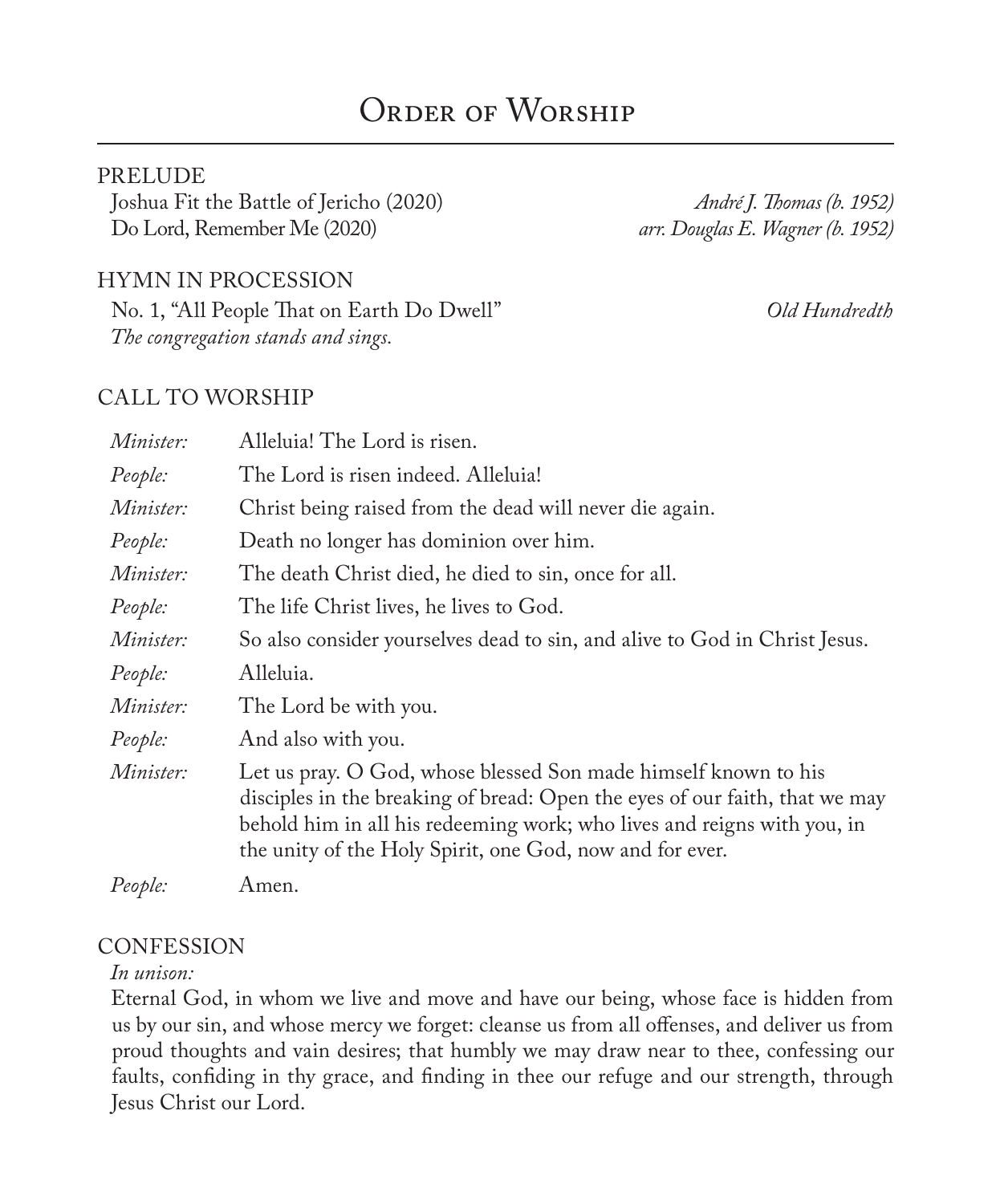#### ASSURANCE OF PARDON

#### HYMN

No. 87, "I Sing a Song of the Saints of God" *Grand Isle The congregation stands and sings.*

#### THE PEACE & GREETING

*All are invited to join in the singing of Hymn No. 27, stanza 1.*

#### **OFFERTORY**

*The offering collected goes directly to fund the Memorial Church Grants Committee's recipient organizations and their important work in our local communities. Ushers will begin collection from the front of the church. Checks can be written to the Memorial Church with the memo line "Grants Committee." You may also donate online at https://memorialchurch.harvard.edu/donate* 

| Psalm 30:1-6, 12-13 Exaltabo te, Domine |                                                                           | Chant by Thomas Sheehan (b. 1988)                                                   |
|-----------------------------------------|---------------------------------------------------------------------------|-------------------------------------------------------------------------------------|
| Sung by the choir                       |                                                                           |                                                                                     |
|                                         | I will magnify thee, O Lord; for thou hast set me up,                     |                                                                                     |
|                                         | and not made my foes to triumph over me.                                  |                                                                                     |
|                                         | O Lord my God, I cried unto thee; and thou hast healed me.                |                                                                                     |
|                                         | Thou, Lord, hast brought my soul out of hell: thou hast kept my life,     |                                                                                     |
|                                         | that I should not go down into the pit.                                   |                                                                                     |
|                                         | Sing praises unto the Lord, O ye saints of his; and give thanks unto him, |                                                                                     |
| for a remembrance of his holiness.      |                                                                           |                                                                                     |
|                                         | heaviness may endure for a night, but joy cometh in the morning.          | For his wrath endureth but the twinkling of an eye, and in his pleasure is life;    |
| hast made my hill so strong.            |                                                                           | And in my prosperity I said, I shall never be removed: thou, Lord, of thy goodness, |
|                                         | Thou hast turned my heaviness into joy; thou hast put off my sackeloth,   |                                                                                     |
| and girded me with gladness:            |                                                                           |                                                                                     |
|                                         |                                                                           | Therefore shall every good man sing of thy praise without ceasing. O my God,        |
|                                         | I will give thanks unto thee for ever.                                    |                                                                                     |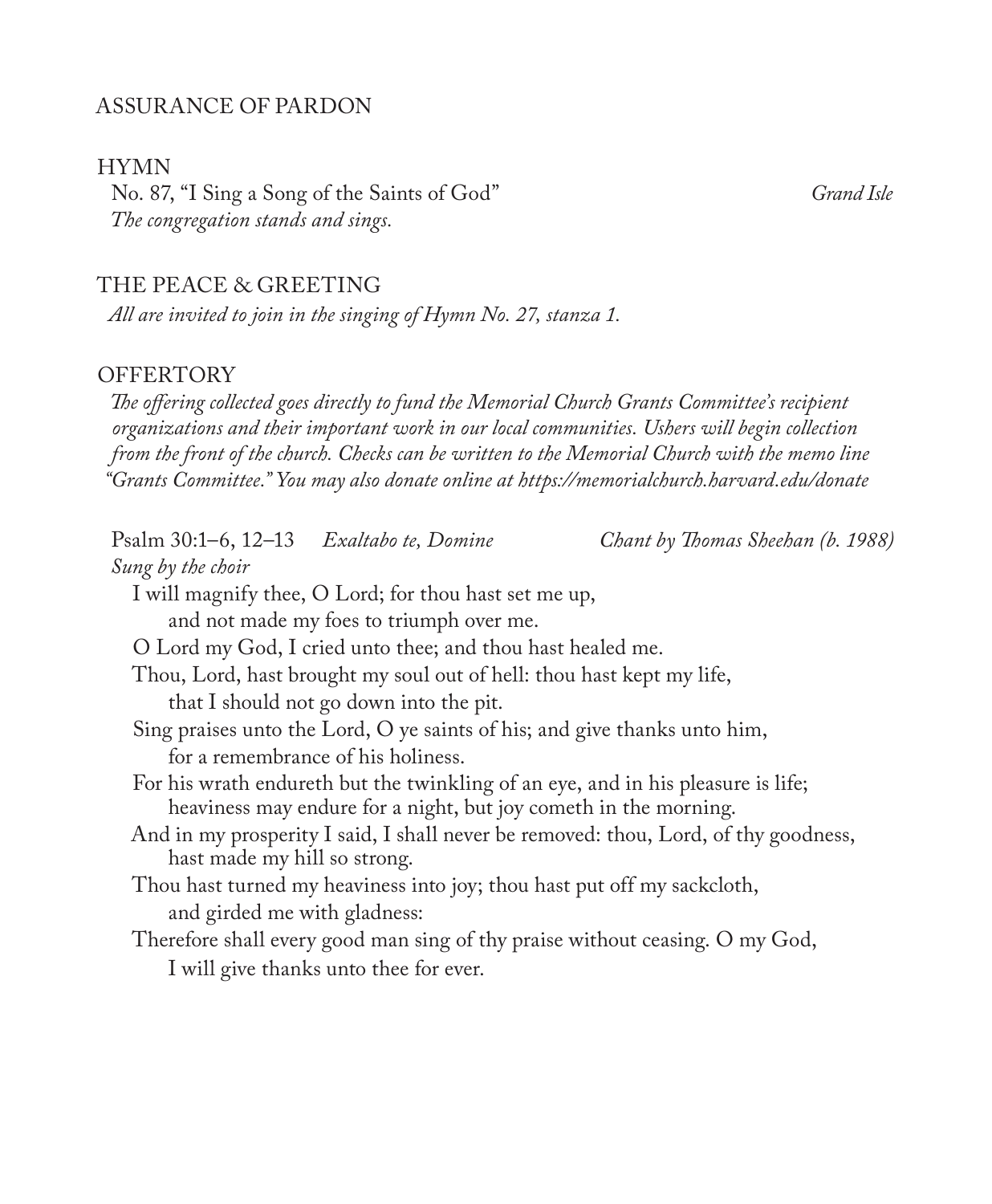#### DOXOLOGY

*The congregation stands and sings.* Praise God, from whom all blessings flow. Praise God, all people here below. Praise God above, ye heavenly host. Creator, Christ, and Holy Ghost. Amen.

## FIRST LESSON

Acts 9:1–6 *Pew Bible, page 111 (NT)*

#### ANTHEM

"Gloria" (2014) from *Mass: A Celebration of Joy and Love André J. Thomas* 

Glory to God in the highest, and on earth peace to all men of goodwill. We praise thee, we bless thee, we adore thee, we glorify thee, we give thanks to thee for thy great glory. Lord God, King of Heaven, Father, Almighty One, Glory be to Jesus Christ, Lamb of God, the Father's only son. Oh, thou who takes away the sins of the world, have mercy on us. Receive our prayers. Thou who sits at the right hand of God the Father almighty in heaven, have mercy on us! For thou only art holy, only thou art the Lord. Only thou art holy, only thou art most high. In the name of the Father, in the name of the Son, in the name of the Holy Ghost, In the glory of the Father, Amen.

SECOND LESSON

John 21:2–9a, 12, 15–17 *Pew Bible, page 101 (NT)*

#### ANTHEM

"Agnus Dei" (2017) from *Mass: A Celebration of Joy and Love André J. Thomas*

Lamb of God, who takes away the sins of the world, have mercy on us. You died on Calvary just to set the captives free. You died on Calvary to save a sinner like me. Lamb of God, who takes away the sins of the world, grant us thy peace. The Lamb is worthy. Worthy is the Lamb that was slain. The Lamb is worthy, redeemed by his precious blood. God has given us power and riches and wisdom and strength and glory and blessing. Amen.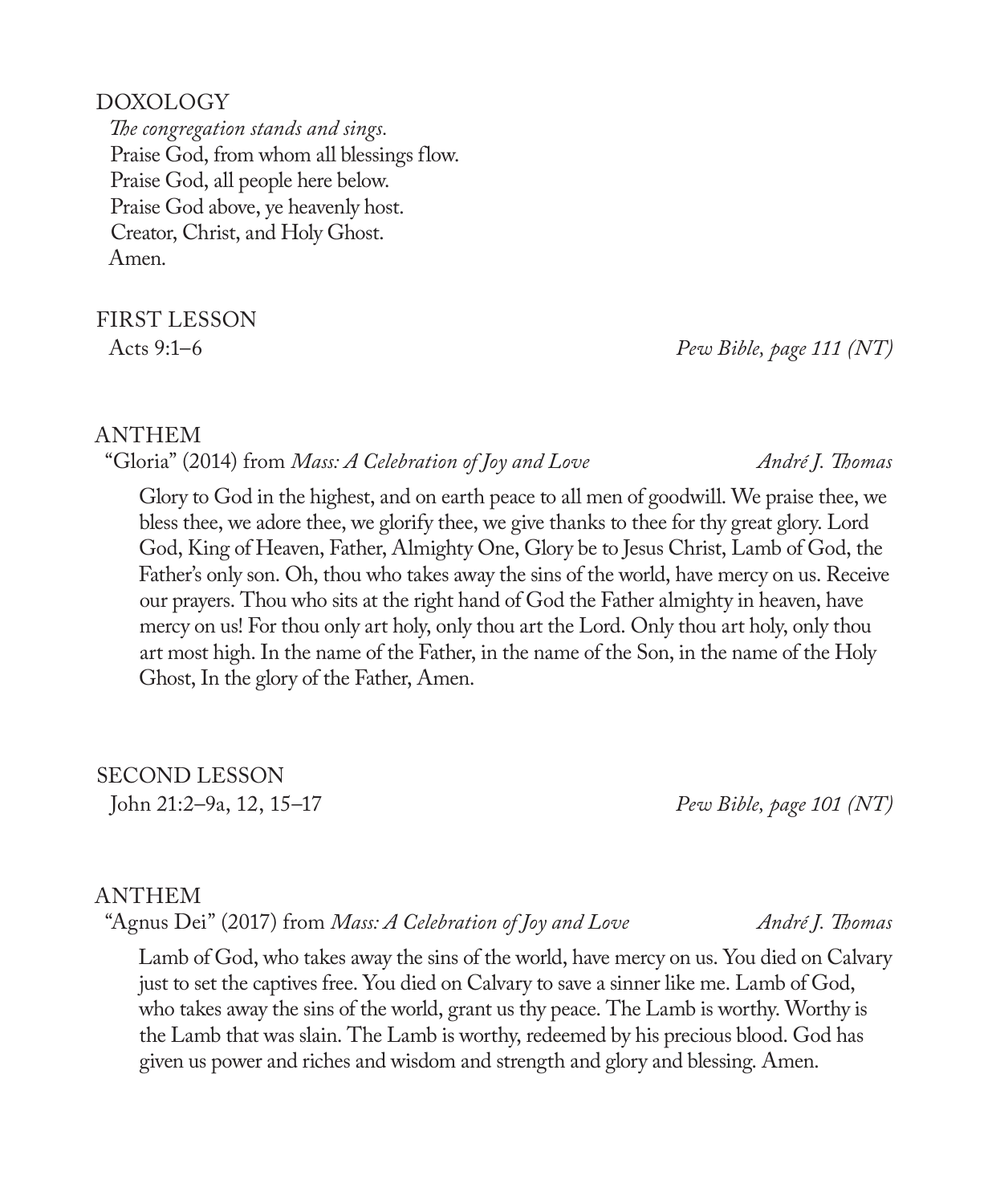#### SERMON

### HYMN

No. 241, "Come Down, O Love Divine" *Down Ampney The congregation stands and sings.*

#### THE EXAMINATION

| Minister:            | The candidates for Holy Baptism will now be presented.                                                                    |
|----------------------|---------------------------------------------------------------------------------------------------------------------------|
| Parents:             | I present Logan Bruce O'Donnell.                                                                                          |
| Parents:             | I present Nora Ruth Fafara.                                                                                               |
| Parents:             | I present Olivia Leigh Fafara.                                                                                            |
| Minister:            | Will you be responsible for seeing that these children you present are<br>brought up in the Christian faith and life?     |
| Parents:             | I will with God's help.                                                                                                   |
| Minister:            | Will you by your prayers and witness help these children grow into<br>the full stature of Christ?                         |
| Parents:             | I will with God's help.                                                                                                   |
| Minister:            | Do you renounce all sinful powers that draw you from the love of<br>God?                                                  |
| Parents:             | I renounce them.                                                                                                          |
| Minister:            | Do you put your whole trust in God's grace and love?                                                                      |
| Parents:             | I do.                                                                                                                     |
| To the congregation: |                                                                                                                           |
| Minister:            | Will all of you who witness these vows do everything in your power<br>to support these children in their lives in Christ? |
| People:              | We will.                                                                                                                  |
| Minister:            | Let us join with those who are committing themselves to Christ and<br>renew our own baptismal covenant.                   |

## THE COVENANT

| The congregation standing. |                                                       |
|----------------------------|-------------------------------------------------------|
| Minister:                  | Do you believe in God, the maker of heaven and earth? |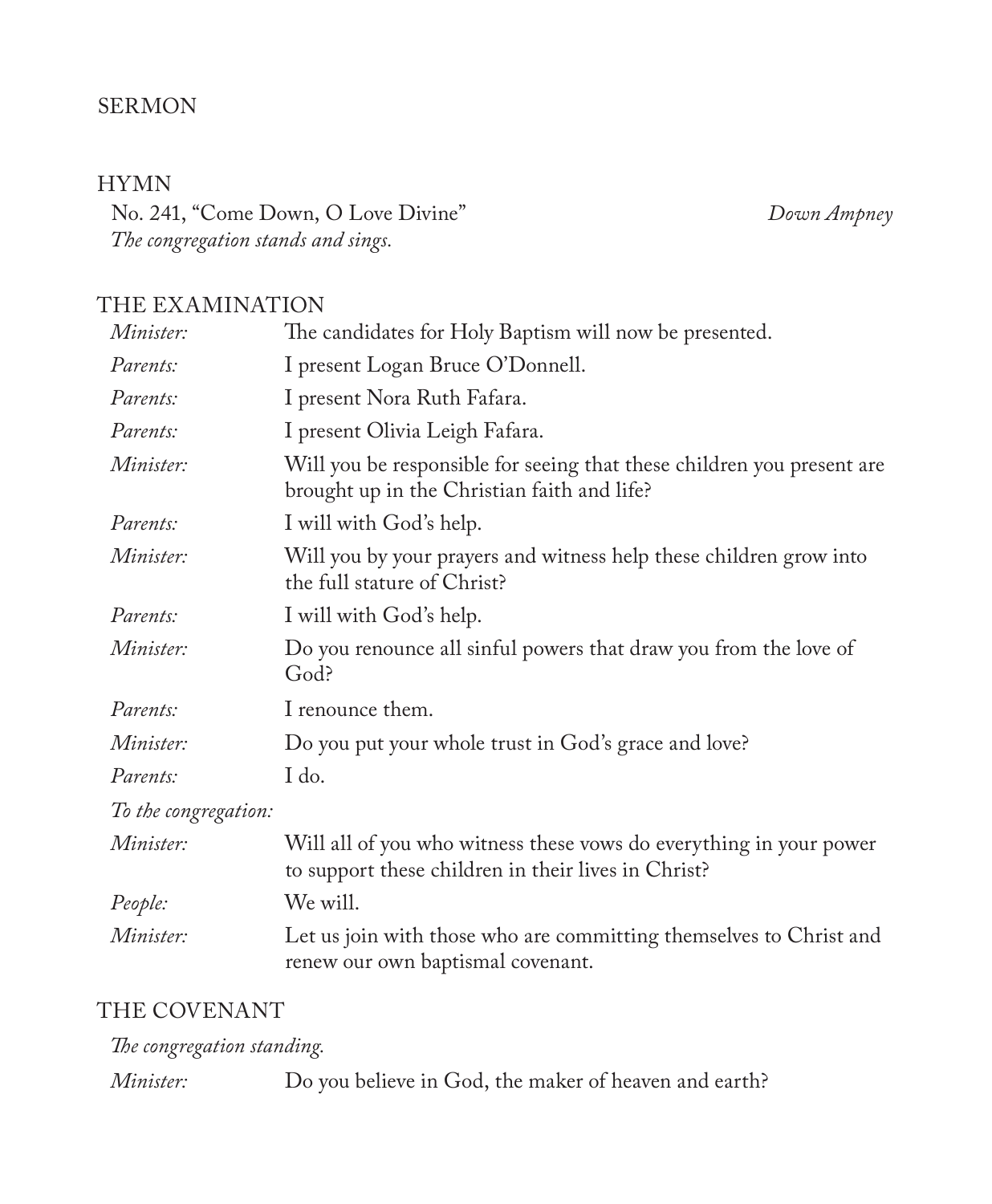| People:   | I believe in God our maker.                                                                                                                                                                                                                                                         |
|-----------|-------------------------------------------------------------------------------------------------------------------------------------------------------------------------------------------------------------------------------------------------------------------------------------|
| Minister: | Do you believe in Jesus Christ, the Son of God,<br>who healed the sick, welcomed the outcast,<br>and preached good news to the poor;<br>who suffered under Pontius Pilate<br>was crucified, died, and was buried;<br>who descended to the dead;<br>and on the third day rose again? |
| People:   | I believe in Jesus Christ, God's only Son.                                                                                                                                                                                                                                          |
| Minister: | Do you believe in God the Holy Spirit,<br>the Church universal,<br>the communion of saints,<br>the forgiveness of sins,<br>the resurrection of the body,<br>and the life everlasting?                                                                                               |
| People:   | I believe in the Holy Spirit.                                                                                                                                                                                                                                                       |
| Minister: | Will you continue in the apostles' teaching and fellowship, in the<br>breaking of bread, and in the prayers?                                                                                                                                                                        |
| People:   | I will, with God's help.                                                                                                                                                                                                                                                            |
| Minister: | Will you persevere in resisting all that draws you from God's love,<br>and whenever you fail, repent and make amends?                                                                                                                                                               |
| People:   | I will, with God's help.                                                                                                                                                                                                                                                            |
| Minister: | Will you proclaim by word and example the Good News of God in<br>Christ?                                                                                                                                                                                                            |
| People:   | I will, with God's help.                                                                                                                                                                                                                                                            |
| Minister: | Will you seek and serve Christ in all persons, loving your neighbor as<br>yourself?                                                                                                                                                                                                 |
| People:   | I will, with God's help.                                                                                                                                                                                                                                                            |
| Minister: | Will you strive for justice and peace among all people, and respect<br>the dignity of every human being?                                                                                                                                                                            |
| People:   | I will, with God's help.                                                                                                                                                                                                                                                            |
| Minister: | Let us now pray for these children who are to receive the sacrament<br>of new birth.                                                                                                                                                                                                |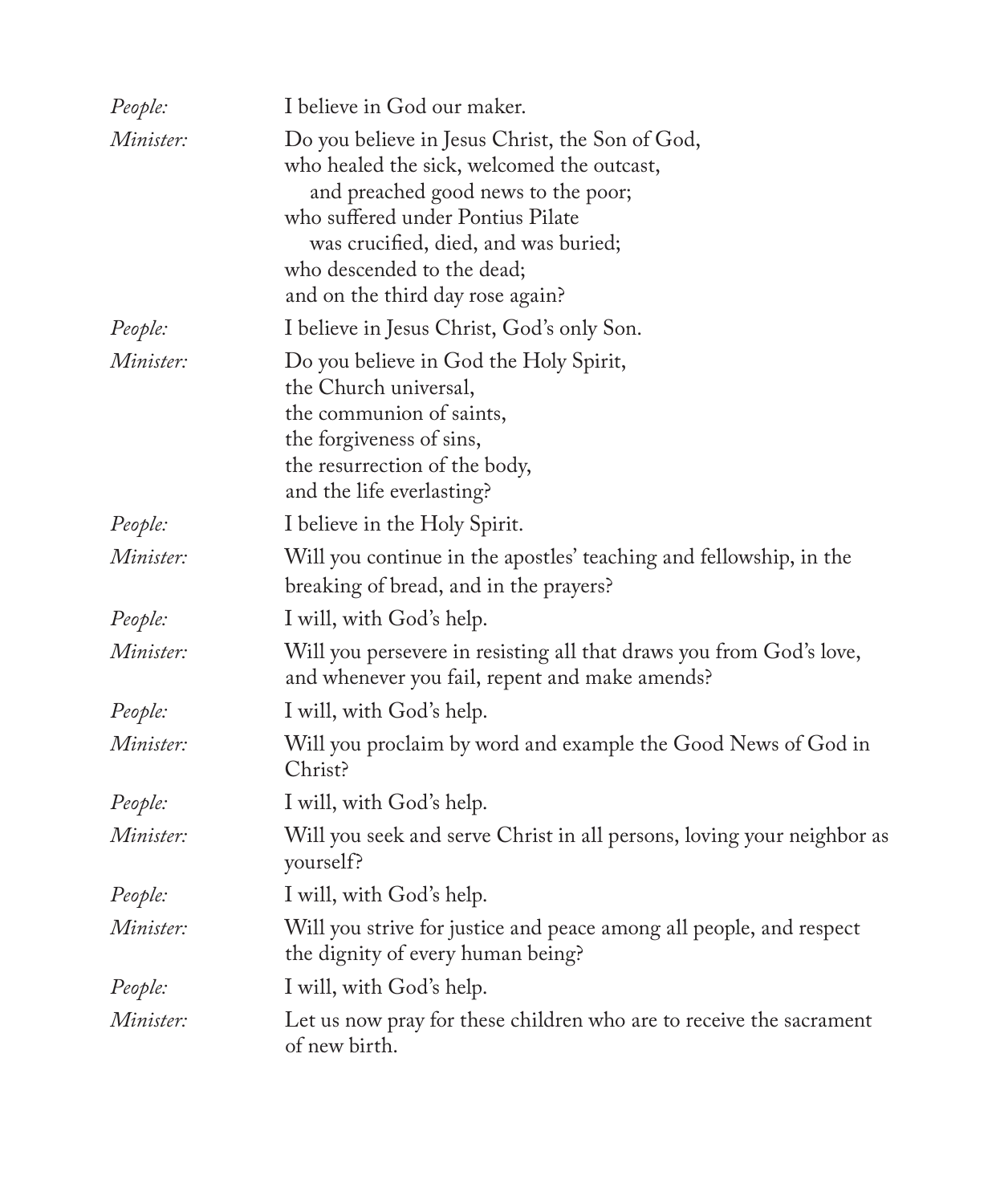## PRAYERS FOR THE BAPTISANDS

| Intercessor: | Open their hearts, O God, to your grace and truth.                                                                                                                                                                        |
|--------------|---------------------------------------------------------------------------------------------------------------------------------------------------------------------------------------------------------------------------|
| People:      | Lord, hear our prayer.                                                                                                                                                                                                    |
| Intercessor: | Fill them with your holy and life-giving Spirit.                                                                                                                                                                          |
| People:      | Lord, hear our prayer.                                                                                                                                                                                                    |
| Intercessor: | Teach them to love others in the power of the Spirit.                                                                                                                                                                     |
| People:      | Lord, hear our prayer.                                                                                                                                                                                                    |
| Intercessor: | Send them into the world in witness to your love.                                                                                                                                                                         |
| People:      | Lord, hear our prayer.                                                                                                                                                                                                    |
| Intercessor: | Bring them into the fullness of your peace and glory.                                                                                                                                                                     |
| People:      | Lord, hear our prayer.                                                                                                                                                                                                    |
| Minister:    | Grant, O Lord, that all who are baptized into the death of Jesus<br>Christ your Son may live in the power of his resurrection and look<br>for him to come again in glory, who lives and reigns now and for ever.<br>Amen. |

#### THANKSGIVING OVER THE WATER

#### *The congregation seated*

| Minister:        | The Lord be with you.                                                                                                                                                                                                                                                                                                                                                                                                                                                                                                                                                                               |
|------------------|-----------------------------------------------------------------------------------------------------------------------------------------------------------------------------------------------------------------------------------------------------------------------------------------------------------------------------------------------------------------------------------------------------------------------------------------------------------------------------------------------------------------------------------------------------------------------------------------------------|
| People:          | And also with you.                                                                                                                                                                                                                                                                                                                                                                                                                                                                                                                                                                                  |
| Minister:        | Lift up your hearts.                                                                                                                                                                                                                                                                                                                                                                                                                                                                                                                                                                                |
| People:          | We lift them up to the Lord.                                                                                                                                                                                                                                                                                                                                                                                                                                                                                                                                                                        |
| <i>Minister:</i> | Let us give thanks to the Lord our God.                                                                                                                                                                                                                                                                                                                                                                                                                                                                                                                                                             |
| People:          | It is right to give God thanks and praise.                                                                                                                                                                                                                                                                                                                                                                                                                                                                                                                                                          |
| Minister:        | We thank you, Loving Creator, for the gift of water. Over it the<br>Holy Spirit moved in the beginning of creation. Through it you led<br>the children of Israel out of their bondage in Egypt into the land<br>of promise. In it your Son Jesus received the baptism of John and<br>was anointed by the Holy Spirit as the Messiah, the Christ, to lead<br>us, through his death and resurrection, from the bondage of sin into<br>everlasting life.<br>We thank you, Almighty God, for the water of Baptism. In it we are<br>buried with Christ in his death. By it we share in his resurrection. |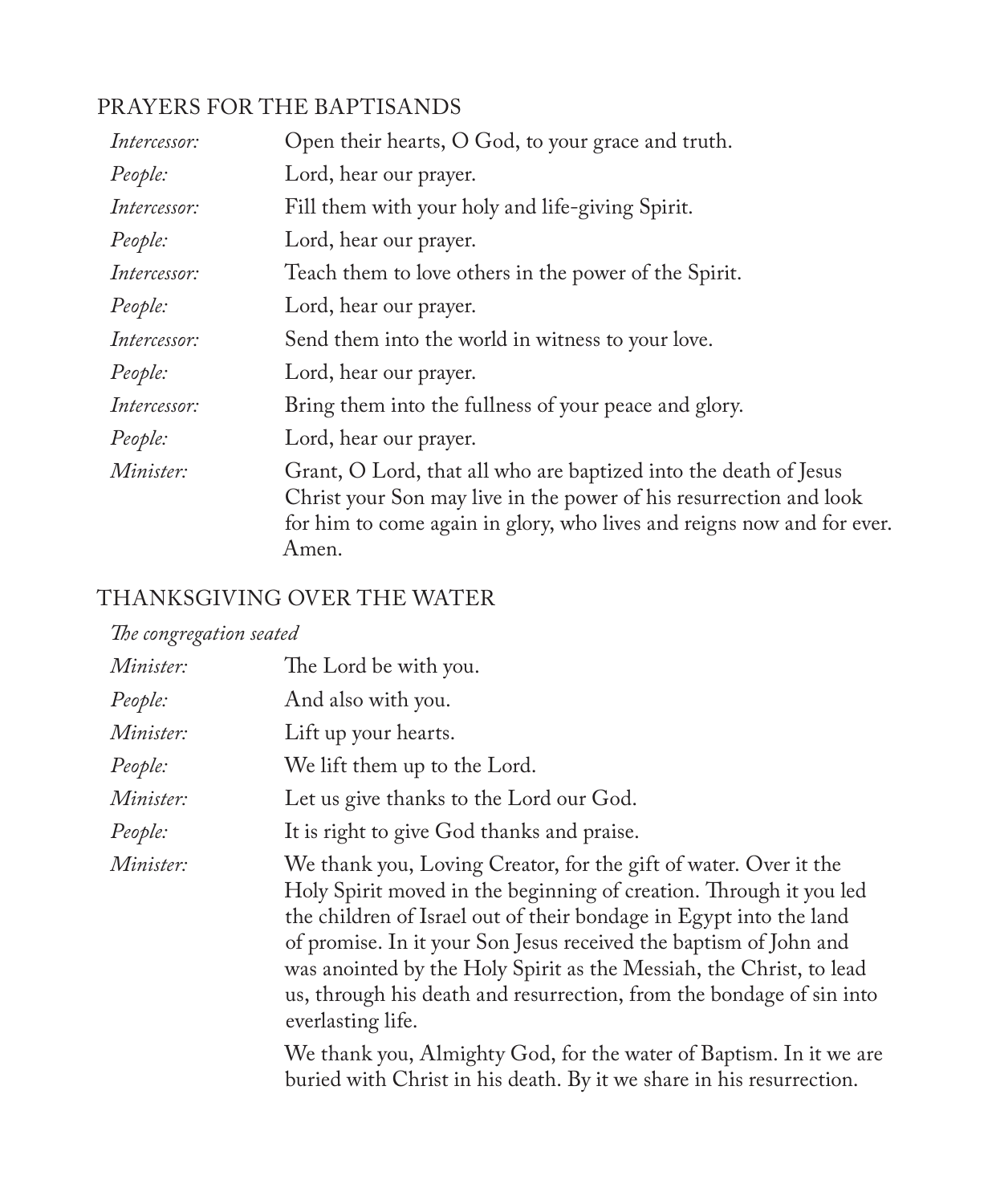|             | Through it we are reborn by the Holy Spirit. Therefore in joyful<br>obedience to your Son, we bring into his fellowship those who come<br>to him in faith, baptizing them in the Name of the Father, and of the<br>Son, and of the Holy Spirit.                                                                                                                                                                                          |
|-------------|------------------------------------------------------------------------------------------------------------------------------------------------------------------------------------------------------------------------------------------------------------------------------------------------------------------------------------------------------------------------------------------------------------------------------------------|
|             | Now sanctify this water, we pray you, by the power of your Holy<br>Spirit, that those who here are cleansed from sin and born again may<br>continue for ever in the risen life of Jesus Christ our Savior.                                                                                                                                                                                                                               |
|             | To him, to you, and to the Holy Spirit, be all honor and glory, now<br>and for ever. Amen.                                                                                                                                                                                                                                                                                                                                               |
| THE BAPTISM |                                                                                                                                                                                                                                                                                                                                                                                                                                          |
| Minister:   | -, I baptize you in the name of the Father and of the Son and of the<br>Holy Spirit. Amen.                                                                                                                                                                                                                                                                                                                                               |
|             | Let us pray. Gracious Father, we thank you that by water and<br>the Holy Spirit you have bestowed upon these your servants the<br>forgiveness of sin, and have raised them to the new life of grace.<br>Sustain them, O Lord, in your Holy Spirit. Give them an inquiring<br>and discerning heart, the courage to will and to persevere, a spirit<br>to know and to love you, and the gift of joy and wonder in all your<br>works. Amen. |
|             | -, you are sealed by the Holy Spirit in Baptism and marked as<br>Christ's own forever. Amen.                                                                                                                                                                                                                                                                                                                                             |
| Minister:   | Let us welcome the newly baptized.                                                                                                                                                                                                                                                                                                                                                                                                       |
| People:     | We receive you into the household of God. Confess the faith of<br>Christ crucified, proclaim his resurrection, and share with us in his<br>eternal priesthood.                                                                                                                                                                                                                                                                           |
| Minister:   | The peace of the Lord be always with you.                                                                                                                                                                                                                                                                                                                                                                                                |

## HYMN

| No. 166, "We Know That Christ Is Raised and Dies No More" | Engelberg |
|-----------------------------------------------------------|-----------|
| The congregation stands and sings.                        |           |

## BENEDICTION

POSTLUDE This Little Light (2009) *Joe Utterback (b. 1944)*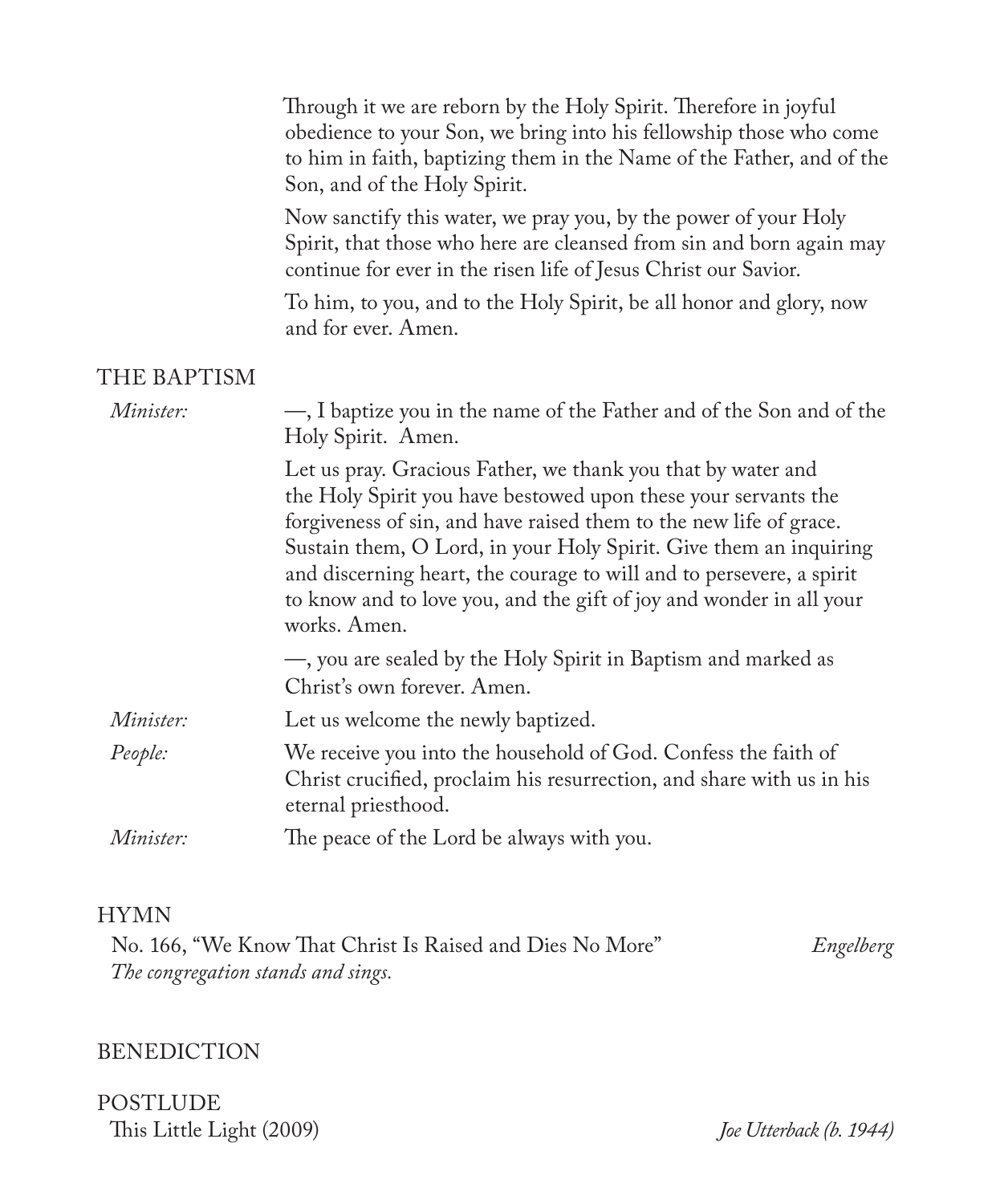## Announcements Sunday, May 1st, 2022

#### WELCOME

Today is the Third Sunday of Easter and Children's Sunday. The preacher is the Reverend Calvon T. Jones, Assistant Minister in the Memorial Church. The worship leaders are Matthew Ichihashi Potts, Pusey Minster in the Memorial Church and Plummer Professor of Christian Morals, Faculty of Divinity; the Reverend Alanna C. Sullivan, Associate Minister and Director of Administration in the Memorial Church; Laurie Sedgwick MDiv III; and Cheyenne Boon MDiv II. The music is provided by the Harvard University Choir under the direction of Edward Elwyn Jones, Gund University Organist and Choirmaster and David von Behren, Assistant University Organist and Choirmaster. We welcome the Fafara and O'Donnell families whose children are being baptized this morning. The flowers are dedicated in loving memory of Bruce Malcolm Raba.

#### MUSIC NOTES

One of the most prominent figures in American choral music, André J. Thomas served on the faculty of Florida State University from 1984 until his retirement in 2020 as the Owen F. Sellers Professor of Music, Director of Choral Activities, and Professor of Choral Music Education. Educated at Friends University, Northwestern University, and the University of Illinois, Thomas held various church, secondary school, and college positions before his longtime appointment at Florida State University. He has led numerous choruses and clinics worldwide and received acclaim for his 2007 book *Way Over in Beulah Lan': Understanding and Performing the Negro Spiritual.* Thomas's choral arrangements and compositions are widely performed, and he is especially known for those drawing on African American spirituals and gospel styles. During 2014–19, Thomas wrote his largest work, *Mass: A Celebration of Joy a Love*, a gospel-style choral mass intended to blend the style of concert and worship music. Today's anthems are two of the movements of this work, which the Harvard University Choir performed yesterday in its entirety for the university's ARTS FIRST festival.

In 2020, arranger and composer Douglas E. Wagner collaborated with André Thomas on a series of organ solos based on some of his choral music; today's prelude is two of those pieces. American composer Joe Utterback studied at the University of Kansas and at Wichita State University. An important voice in the jazz piano world for the past 50 years, Dr. Utterback became especially known for his jazz-based organ works, some of the first such pieces that were widely available.

#### MORNING PRAYERS

Our daily service of Morning Prayers takes place at 8:30 am in Appleton Chapel. The last day of Morning Prayers for the term will be this Wednesday, May 4.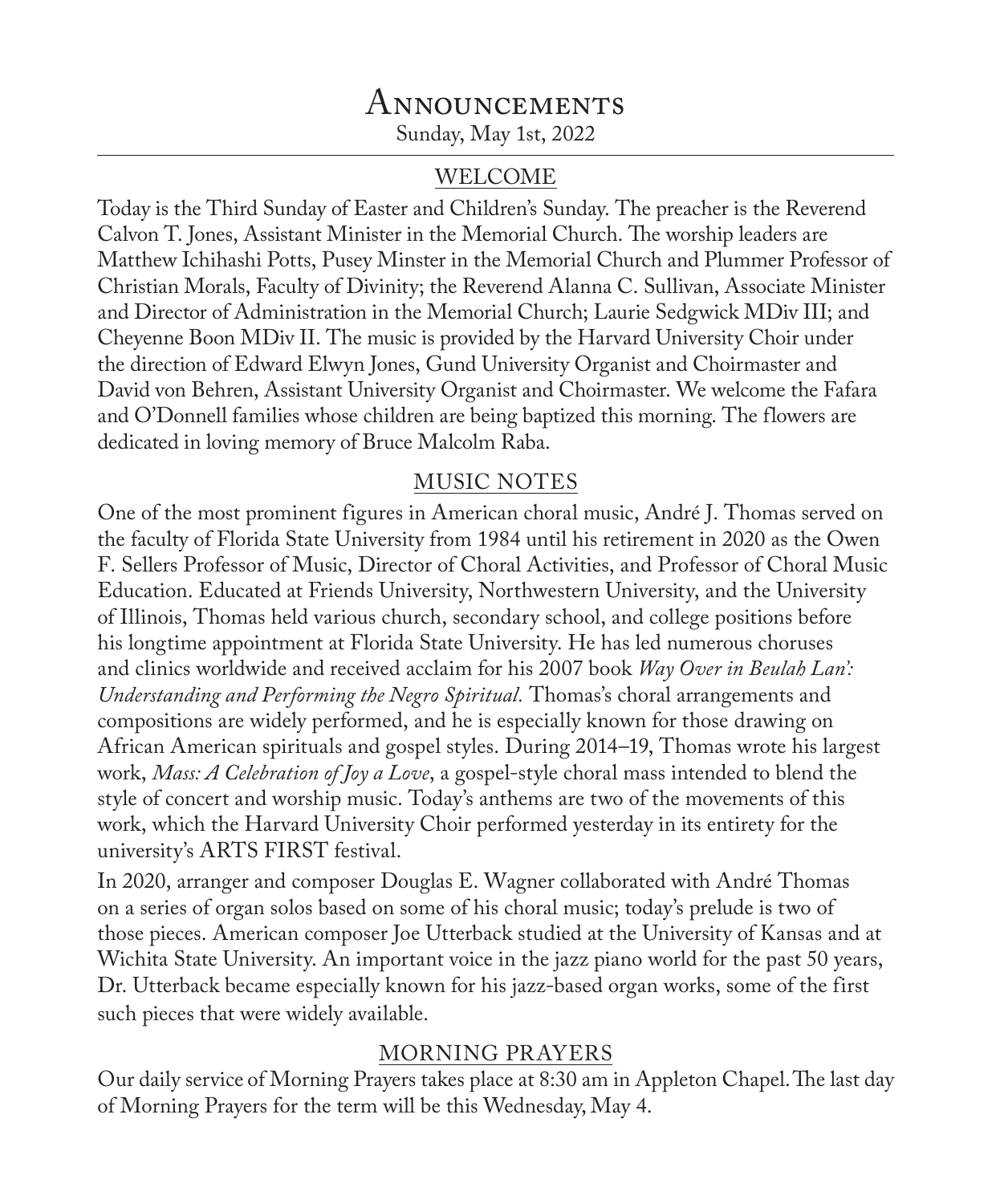## COVID-19 GUIDELINES

Indoor masking is optional for worship at the Memorial Church. You are most welcome to continue wearing a mask for your own protection or to protect individuals close to you. The University continues to closely monitor the public health conditions in the area regarding COVID-19. Thank you for your cooperation and support of the ministries of the Memorial Church.

#### FAITH & LIFE FORUM

The Faith & Life Forum of the Memorial Church explores matters of faith and public life. The Forum takes place in the Buttrick Room in the lower level of the Memorial Church from 9:30– 10:30 am on Sundays. Each week we explore themes such as love, justice, suffering, and salvation in relation to the world in which we live. We learn from scholars and practitioners of religion, religious intellectuals, writers, activists, and artists whose work captures conceptions of the sacred and wrestles with the mysterious dimensions of life. All are welcome to join. Please visit our website to learn more. The last day of the Faith & Life Forum for the term will be Sunday, May 8.

#### CHURCH SCHOOL

The Church School offers Christian education classes for children of age three through sixteen. All classes are held during Sunday Services in the Fall and Spring Terms. Church School programming has ended for the 2021–22 academic year. To learn more about future offerings, please visit our website to learn more or email Assistant Minister, Calvon Jones (*calvon\_ jones@ harvard.edu*), with any questions. The Rev. Jones and the Church School team are excited to announce the launch of our newly designed MemChurch School digital platform. Our children and families will have access to fun, exciting, and educational episodes, steeped in stories of love and humanity. Take a virtual journey to a digital place where the Bible comes to life. You can find episodes at: https://bit.ly/3iUtEWV

#### BABY OASIS

During Sunday services, our Baby Oasis is available for young children and infants in the lower level of the church. Parents and their children are welcome to use this respite space during worship, complete with an audio broadcast of the service.

#### STUDENT OPPORTUNITIES

Our regular student programming has ended for the year. If you want to learn more about future offerings, feel free to reach out to our Student Program Coordinator, Anna Burnham, at *anna\_ burnham@harvard.edu*, or find her in the narthex after service.

#### STUDENT OASIS

The Student Oasis in the lower level of the Memorial Church is a tranquil and relaxing space for study, for meeting friends and fellow students, and even cooking a favorite meal in the full-service kitchen. Located in the heart of Harvard Yard, the Oasis is open daily to Harvard